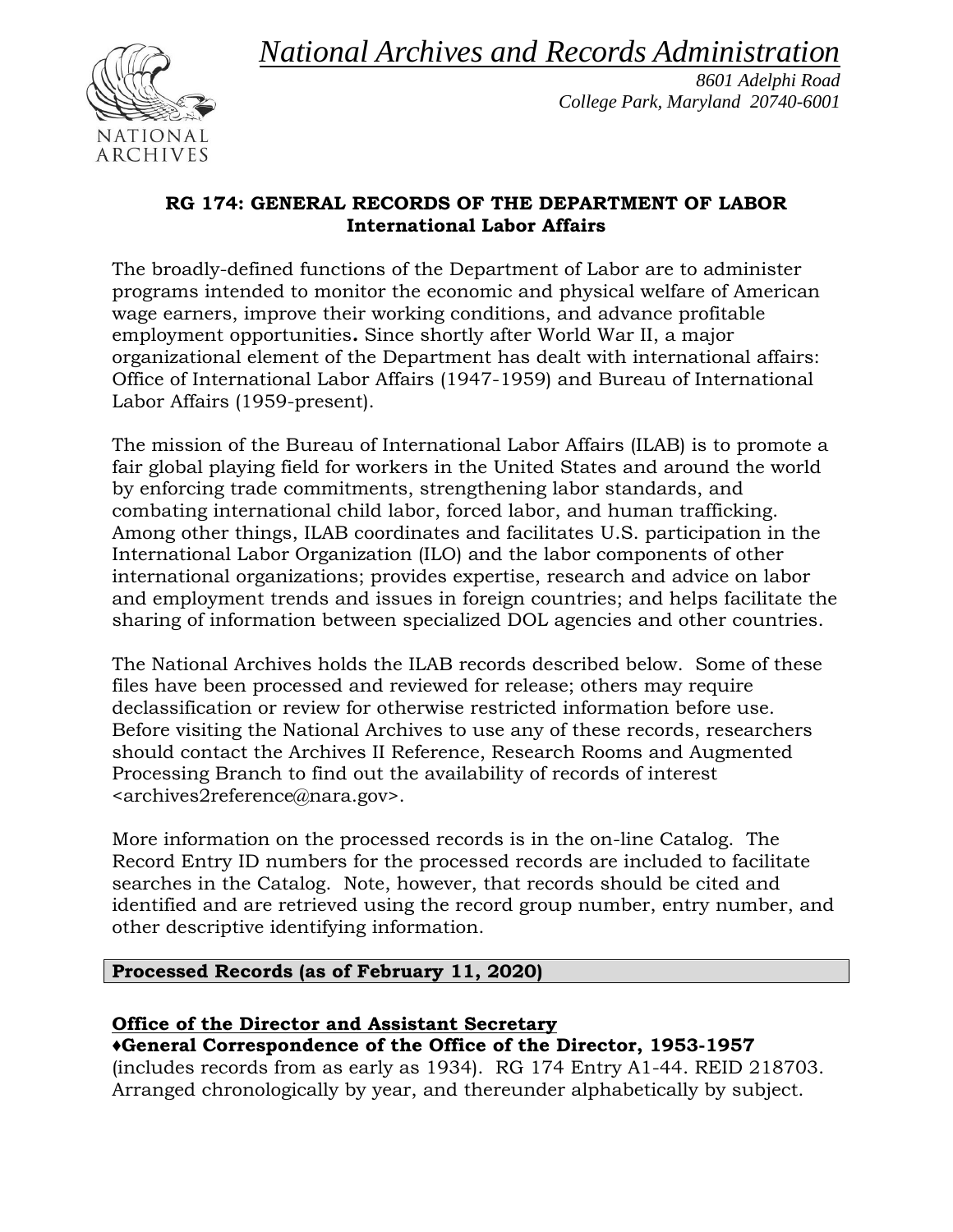This series consists of letters, memorandums, reports, cablegrams, newspaper clippings, publications, and mimeographed minutes of ILO committee, conference, and governing body sessions. Subjects covered include a wide variety of topics relating to trade unions, trade reciprocity, fair labor standards, assisting non-Communist labor movements, and particularly the U.S. Mission to Aid Greece. Also included are records documenting efforts leading to the United States joining the ILO in 1934. (10 FRC boxes).

#### **♦General Correspondence of Assistant Secretary J. Ernest Wilkins, 1954-**

**1956.** RG 174 Entry A1-45. REID 364126. Arranged by subject.

 The files consist of correspondence, reports, memorandums, cablegrams, speeches, congressional and presidential documents, biographies, conference summaries, periodicals, newspaper clippings, and position papers. Subject covered include profiles on early labor attaches, labor attaché conferences, discussions with the Department of State on what standards should be set for the hiring of labor attaches, policies on trade and labor productivity, arrangements for training and housing foreign visitors, hearings on the International Labor Organization, budgetary matters, the Communist penetration of world labor organizations. (4 Archives boxes).

#### **♦Security Classified Subject Files of Assistant Secretary J. Ernest Wilkins,**

**1954-1958.** RG 174 Entry A1-45A. REID 218707. Arranged by subject. The files consist of reports, correspondence, memorandums, airgrams, telegrams, minutes of meetings, and other types of documents. The records document the international activities of the Department of Labor. Specific topics include labor attachés, the International Labour Organization (ILO), the Council on Foreign Economic Policy (CFEP), personnel, and security matters. (4 FRC boxes and 2 Archives boxes).

#### **General Records**

**♦Foreign Service Subject Files, 1947-1995.** RG 174 Entry P-36. REID HS1- 559802230. Arranged chronologically by year, and thereunder alphabetically by subject.

 This series consists of policy and program papers, annual labor reports, post reports, inspection reports, biographical data on labor attaches and labor reporting officers, directories, training materials, and evaluations. The files document Department of Labor contributions to the administration of the Foreign Service. (11 FRC boxes).

**♦Trade Policy Subject Files, 1954-1996.** RG 174 Entry P-33. REID HS1- 543082276. Arranged by subject in no particular order, and thereunder arranged alphabetically by topic.

 This series consists of policy papers, cables, correspondence, working papers, and reports related to trade negotiations, international organizations,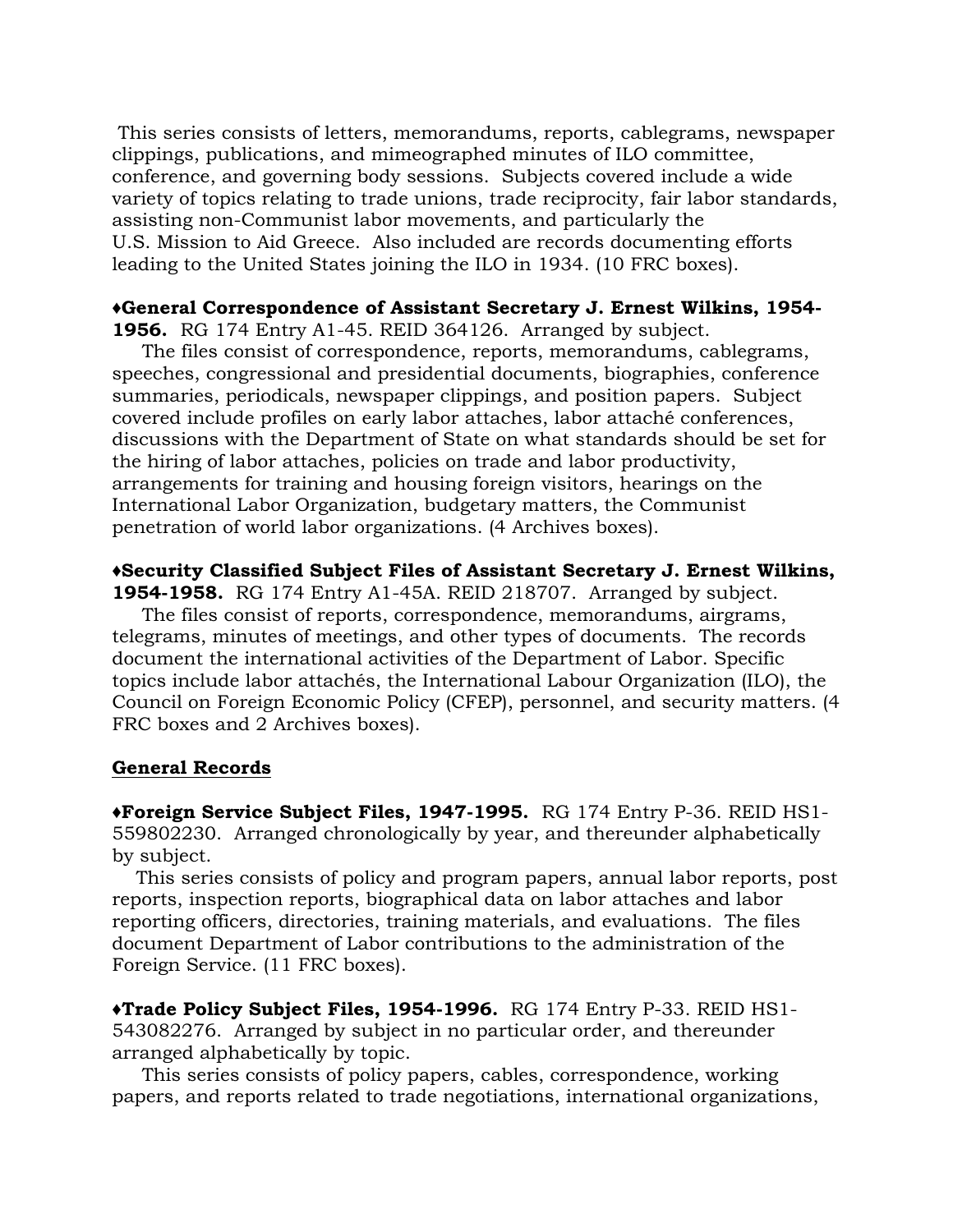international investment, foreign country economic data and trade interests, international labor standards, interagency committees, and the Generalized System of Preferences. (26 FRC boxes).

# **♦Vocational Training and Construction (VOTRAKON) Group Project Program Files, 1974-1985.** RG 174 Entry UD-06W-6. REID 498652.

Arranged by subject.

This series consists of reports and other files relating to the Vocational Training and Construction (VOTRAKON) Group Project, which involved the Department of Labor supporting the creation of a vocational training program in Saudi Arabia. (48 FRC boxes).

#### **Foreign Service Division**

**♦Labor Attachés and Labor Counselors Correspondence, Reports, Personnel Performance, and Backstopping Files, 1939-1958.** RG 174 Entry A1-49A. REID 218713. Arranged in four parts. Each part is arranged roughly alphabetically by surname.

 The records consist of correspondence, biographical sketches, Foreign Service despatches, memorandums, periodical and newspaper clippings, and detailed economic reports by attachés abroad. The records document the work and activities of Labor Attachés and Labor Counselors, technical assistance in the realm of labor organizing, management, and activities. (22 Archives boxes and 1 AUD-G box).

#### **Office of International Economic Affairs. Division of Foreign Economic Research**

**♦Economic Research Project Files and Program Records, 1972-1996**. RG 174 Entry P-30. REID HS1-527102781. Arranged chronologically by date and thereunder by subject.

 The records largely consist of research reports prepared under contract to study the impact on and/or by various aspects of the United States economy and the various aspects of the international economy. Other files are various program records on various topics related to the similar matters. Topics of the reports include: matters concerning trade restrictions and tariffs; multinational corporations and offshore manufacturing; matters involving world trade; worker unemployment; international competiveness; impacts on U.S. manufacturing, businesses, and labor; matters concerning currency, currency manipulation, and exchange rates; trade treaties and its impact on U.S. workers and businesses; fiscal and monetary policies; and commodity prices. Further report topics include: dealing with the fallout of a shrinking manufacturing sector; consumer goods pricing and inflation; post-communist countries economic and trade changes and challenges; taxes; case studies of various nations on various subjects; impacts of technological change;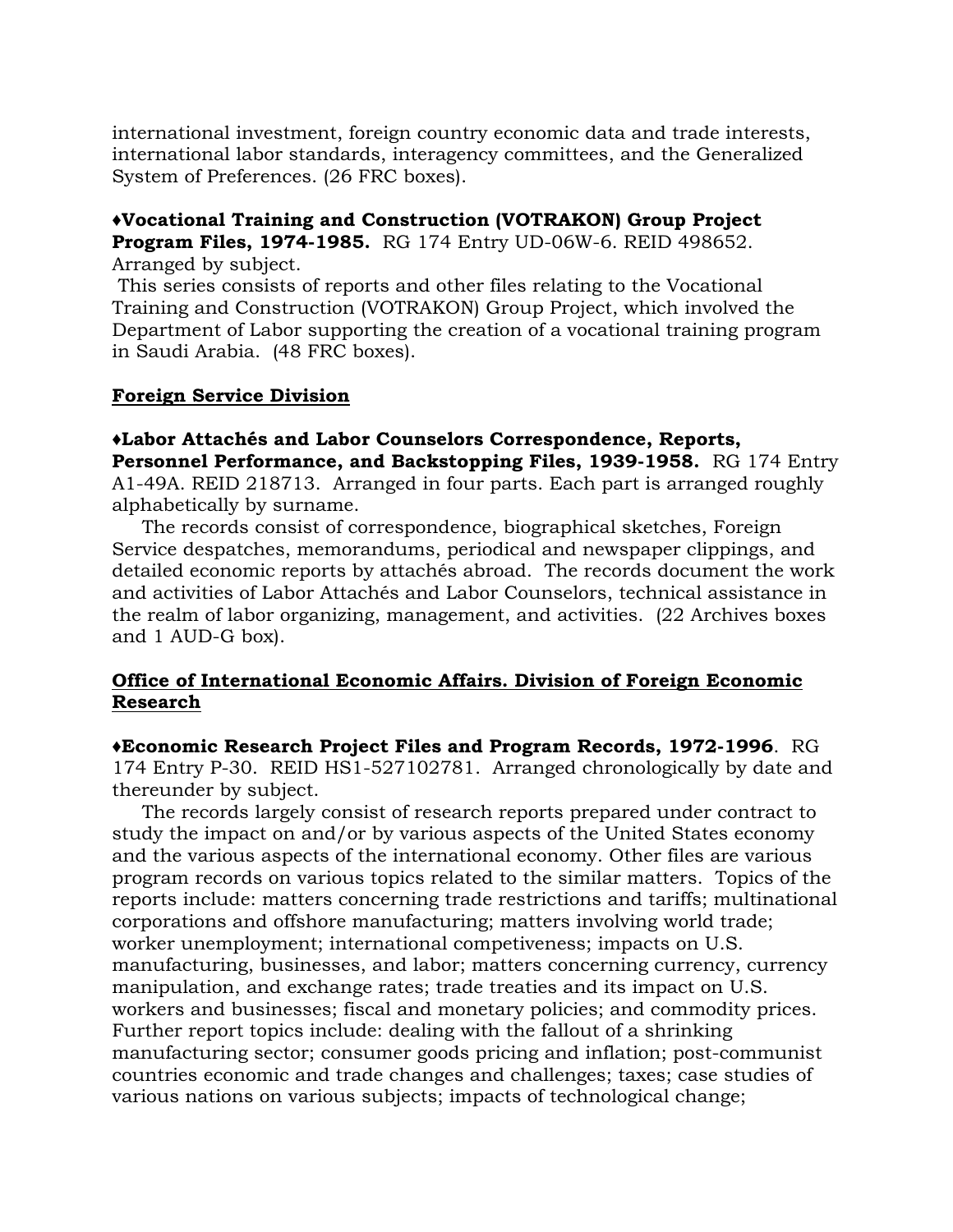counterfeiting; migration and immigration; underground economies; and reports on the effects of the North American Free Trade Agreement (NAFTA) amongst many other economic research reports and program files. (15 FRC boxes and 1 Archives box).

#### **Office of International Organizations**

**♦International Labour Organization (ILO) Committee on Freedom of Association (CFA) Complaint Case Files, 1979-1994**. RG 174 Entry UD-14W-14. REID HS1-170214864. Arranged numerically by Committee on Freedom of Association (CFA) case file number and thereunder roughly chronologically by date.

 The records consist of correspondence, court rulings, newspaper and magazine clippings, research material, and final case reports and conclusions. This series contains the case files initiated and investigated by the Committee on Freedom of Association (CFA) of the International Labour Organization (ILO). The cases involve accusations of trade union violations under the Freedom of Association and Protection of the Right to Organise Convention (1948) Number 87 and/or The Right to Organise and Collective Bargaining Convention (1949) Number 98, both International Labour Organization Conventions, and a part of international labor law. These cases were filed against the United States of America by the CFA for parties based in the United States who have already gone through U.S. courts or went through arbitration, either of which resulted in decisions that ruled against those parties. (3 FRC boxes and 1 Archives box).

#### **Office of International Organizations and Technical Assistance**

**♦Records Relating to the International Labour Organization (ILO) Industrial Committee Meetings, 1966-1978**. RG 174 Entry UD-UP-3. REID 338943. Arranged in reverse chronological order by year (1978 to 1966) and thereunder by subject.

 This series contains files concerning meetings involving the Industrial Committee of the International Labour Organization (ILO). The Industrial Committee coordinated the work of related sub-committee sessions. (1 FRC box and 1 Archives box).

#### **♦International Labour Organization (ILO) Annual Conferences and Governing Body General Records, 1960-1978**. RG 174 Entry UD-UP-4. REID 338945. Arranged by subject and thereunder chronological by date.

 This series consists of files relating to the International Labour Organization's (ILO) annual conferences with the bulk of the records covering issues concerning its governing body. (2 FRC boxes).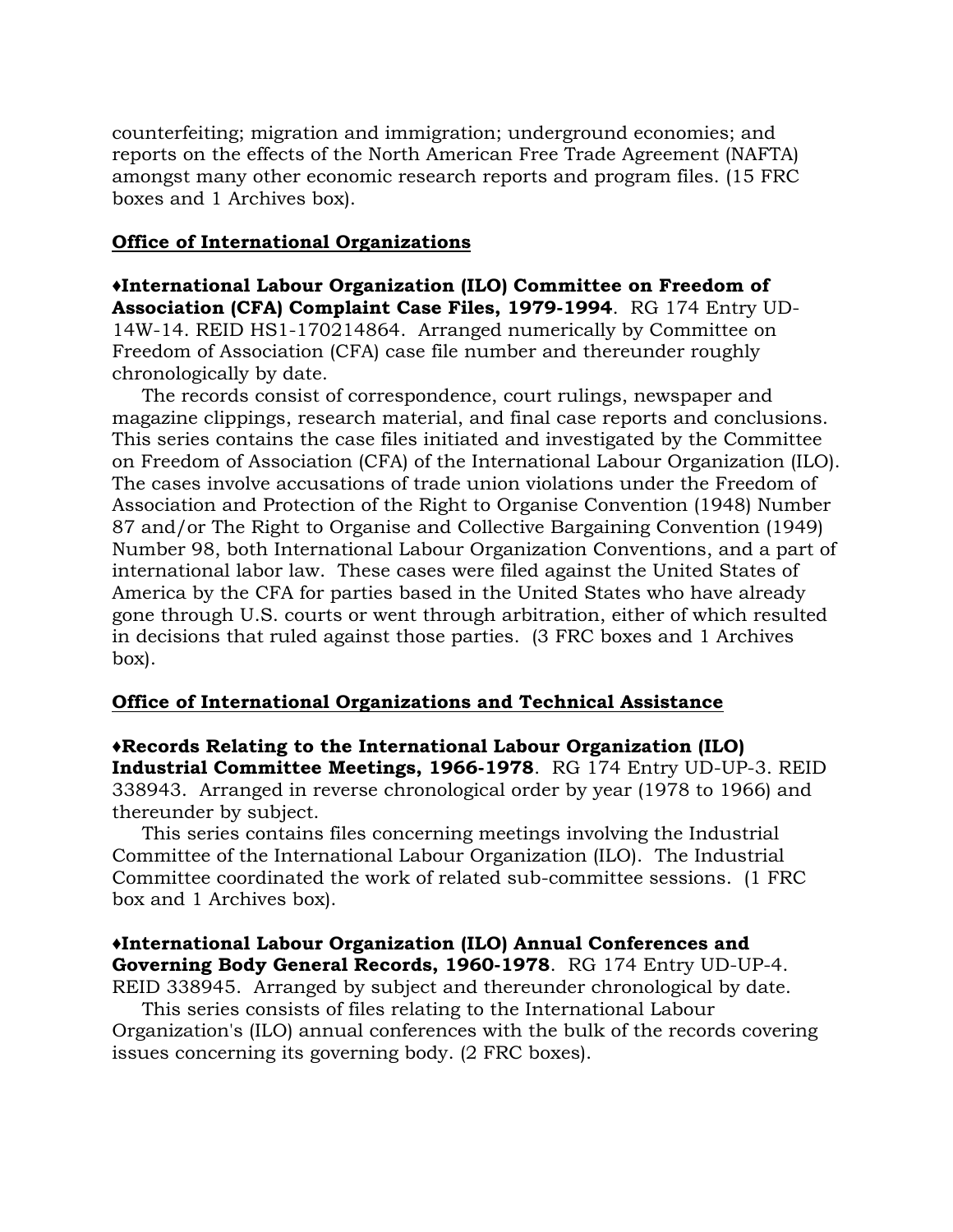#### **Technical Cooperation Division**

**♦Subject Files, 1947-1955**. RG 174 Entry A1-46. REIS 218709. Arranged roughly alphabetically subject.

 These records consist of reports, correspondence, airgrams/cablegrams, memorandums of understanding, publications, brochures, photographs, press releases, and newspaper and magazine clippings relating to the planning and establishment of the exchange of foreign visitor programs for occupied countries (Germany, Japan, and Austria); financial planning for Office of International Labor Affairs (OILA) programs; and some reflections on labor training efforts done in Latin America during the 1940's. Additionally, this series includes documents concerning the reactions of the Department of Labor to the beginning of Marshall Plan aid to Western Europe, particularly to Greece and Turkey; files regarding the Point IV Program; and coordination of programming with universities, American and international trade unions, and with other branches of the Government. (5 FRC boxes and 9 Archives boxes).

#### **♦Records of Chief Olen M. Warnock Related to the Exchange-Visitor Program for Labor Training, 1946-1959**. RG 174 Entry A1-47. REID 364128. Arranged by subject.

 The records consist of correspondence, airgrams, cablegrams, telegrams, reports, newspaper clippings, biographical materials, photographs, orders, background materials, meeting summaries, itineraries, courses of study, training prospectus documents, miscellaneous publications, memorandums, travel vouchers, budget sheets, and authorization and implementation forms. The files document Exchange-Visitor Program G-7 for the training of international visitors in labor matters by the Department of Labor as well as earlier international student exchanges and industrial trainee/apprenticeship efforts through the Fulbright Act of 1946. Visitors selected for training covered matters including labor-management relations, labor standards, industrial and apprenticeship training, labor statistics, women's employment, and employment services and unemployment compensation. (11 Archives boxes).

#### **U.S. National Administrative Office**

**♦North American Agreement on Labor Cooperation (NAALC) Activities Files, 2000-2002**. RG 174 Entry UD-18W-6. REID HS1-409567390. Arranged chronologically by conference or meeting dates.

 The files consist of correspondence, background materials, agendas, proceedings, reports, and other documents. The U.S. National Administrative Office was in charge of working with its Canadian and Mexican counterparts in collective activities to help organize meetings and conferences designed to undertake initiatives to address unresolved issues between these nations under the North American Agreement on Labor Cooperation (NAALC). Subjects the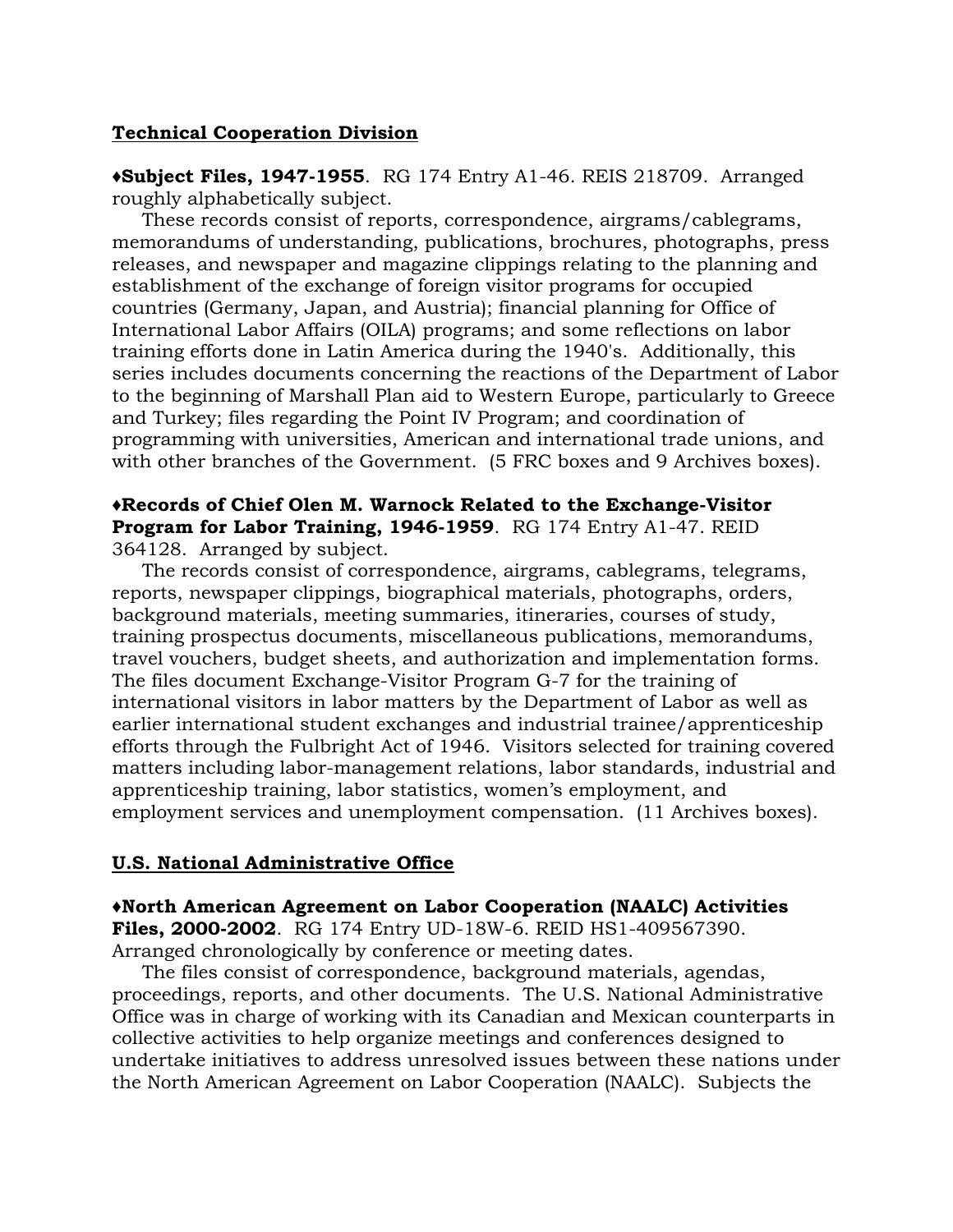these meetings and conferences covered included the right to organize and bargain collectively; occupational safety and health; treatment of migrant agriculture workers; promotion of dialogue between migrant workers, growers, and governments; workplace violence; pre-harvest migration and immigration; internet-based information systems; U.S. Mission report on U.S.-Mexico technical cooperation on workforce development; and a final joint declaration between the U.S. and Mexico. (1 FRC box).

**Unprocessed Records (as of February 11, 2020)**

#### **Records Related to the International Labor Organization (ILO)**

**●Program Files Relating to the International Labor Organization**, 1970- 1994. RG 174 Entry UD-14D-1. (5 FRC boxes).

**●International Labor Subject Files**, 1965- 1994. RG 174 Entry UD-15D-2. (3 FRC boxes).

#### **●Annual International Labor Organization (ILO) Program Subject Files, 1979-1997**

|         |  | •1979-80 RG 174 Entry UD-06W-16 (1 FRC box). |
|---------|--|----------------------------------------------|
| $-1981$ |  | RG 174 Entry UD-UP-15 (1 FRC box).           |
| -1982   |  | RG 174 Entry UD-UP-18 (1 FRC box).           |
| ■1983   |  | RG 174 Entry UD-04W-9 (1 FRC box).           |
| ■1984   |  | RG 174 Entry UD-05W-8 (1 FRC box)            |
| •1985   |  | RG 174 Entry UD-06W-15 (1 FRC box).          |
| ∙1986   |  | RG 174 Entry UD-10W-5 (1 FRC box).           |
| $-1987$ |  | RG 174 Entry UD-09D-2 (1 FRC box).           |
| ■1988   |  | RG 174 Entry UD-10D-2 (1 FRC box).           |
| ∙1989   |  | RG 174 Entry UD-10W-1 (1 FRC box).           |
| -1990   |  | RG 174 Entry UD-16W-4 (1 FRC box).           |
| -1991   |  | RG 174 Entry UD-14W-13 (1 FRC box).          |
| -1992   |  | RG 174 Entry UD-14W-16 (1 FRC box)           |
| ∙1993   |  | RG 174 Entry UD-14W-15 (1 FRC box)           |
| -1994   |  | RG 174 Entry UD-16W-3 (1 FRC box)            |
| ■1995   |  | RG 174 Entry UD-16W-2 (1 FRC box)            |
| ∙1996   |  | RG 174 Entry UD-17W-7 (1 FRC box)            |
| -1997   |  | RG 174 Entry UD-18W-3 (1 FRC box)            |

#### **Office of International Organizations**

**●General Records and Correspondence, 1950-1967**, RG 174 Entry A-57B (33 FRC boxes).